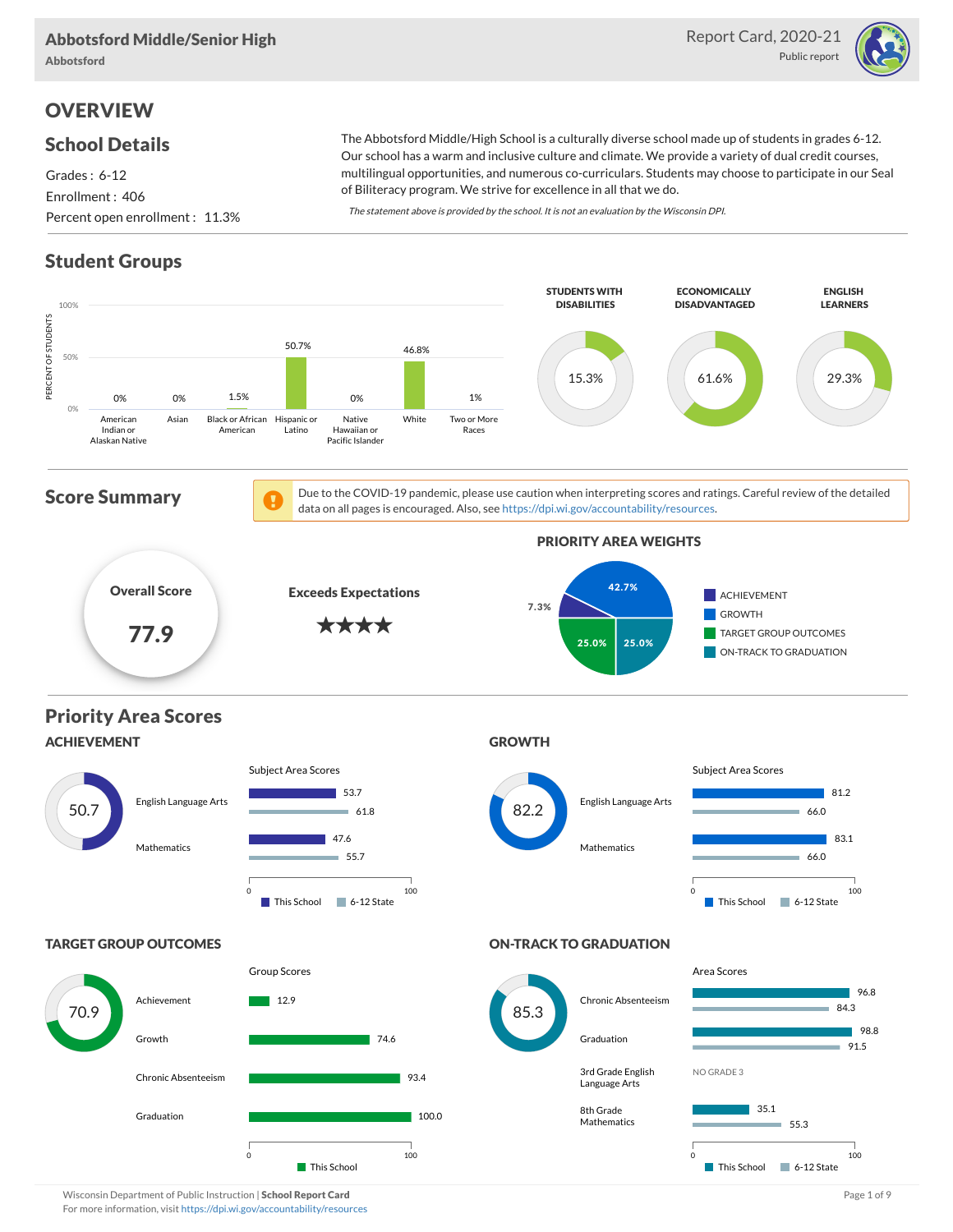

# ACHIEVEMENT

This priority area summarizes how this school's students performed on state assessments using a points-based proficiency system that gives partial credit for Basic test performance and extra credit for Advanced performance. The score is a multi-year average of English language arts and mathematics subscores.



English Language Arts Score: 53.7 Mathematics Score: 47.6

### Student Group Achievement, 2020-21 (for information only)

Group size is given in parentheses. Groups with fewer than 20 students are not displayed.

#### ENGLISH LANGUAGE ARTS





#### Performance Levels by Year

These graphs show school-wide percentages and group sizes of students performing at each level.

#### ENGLISH LANGUAGE ARTS



#### **MATHEMATICS**



Wisconsin Department of Public Instruction | School Report Card Page 2 of 9 and 2 of 9 and 2 of 9 and 2 of 9 and 2 of 9 and 2 of 9 and 2 of 9 and 2 of 9 and 2 of 9 and 2 of 9 and 2 of 9 and 2 of 9 and 2 of 9 and 2 of 9 and

For more information, visit https://dpi.wi.gov/accountability/resources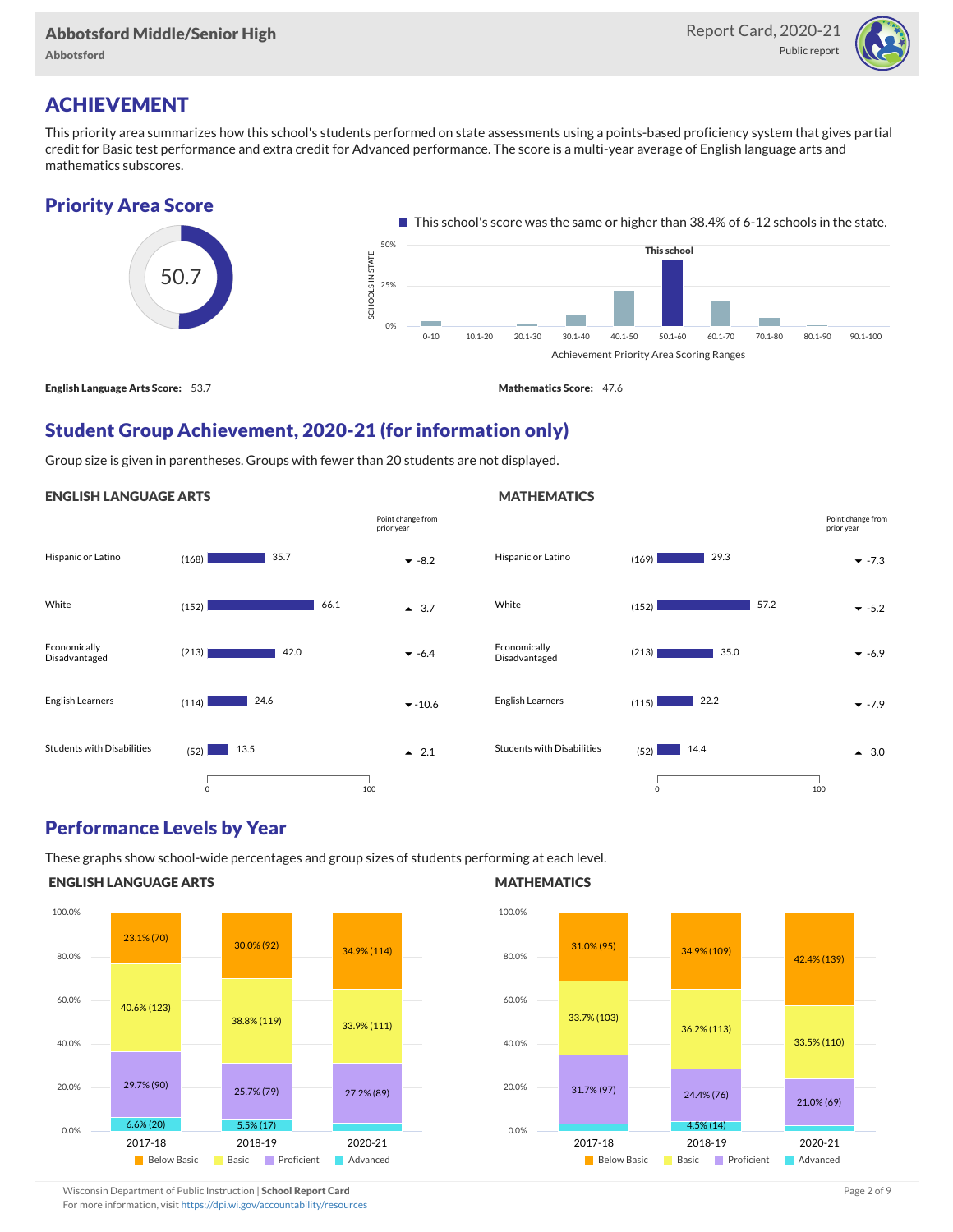

# ACHIEVEMENT - ADDITIONAL INFORMATION

The data on this page is for information only.

# Test Participation Rates, 2020-21

| <b>ENGLISH LANGUAGE ARTS</b> |                                   | <b>MATHEMATICS</b> |                                   |  |  |  |  |
|------------------------------|-----------------------------------|--------------------|-----------------------------------|--|--|--|--|
| All students                 | Lowest-participating group:       | All students       | Lowest-participating group:       |  |  |  |  |
|                              | <b>Students with Disabilities</b> |                    | <b>Students with Disabilities</b> |  |  |  |  |
| 97.7%                        | 94.7%                             | 98.3%              | 94.7%                             |  |  |  |  |

#### Student Group Performance Levels by Year

Groups with any full academic year students in tested grades are shown.

#### ENGLISH LANGUAGE ARTS

|                                   | 2017-18          |          |            |         | 2018-19        |                  |          |            | 2020-21          |                |                   |           |            |           |                    |
|-----------------------------------|------------------|----------|------------|---------|----------------|------------------|----------|------------|------------------|----------------|-------------------|-----------|------------|-----------|--------------------|
|                                   | Tested<br>Total# | Advanced | Proficient | Basic   | Below<br>Basic | Tested<br>Total# | Advanced | Proficient | Basi<br>$\Omega$ | Below<br>Basic | Tested<br>Total # | Advancec  | Proficient | Basic     | <b>Below Basic</b> |
| All Students: 6-12 State          | 381,001          | 9.2%     | 33.1%      | 33.8%   | 23.9%          | 383,384          | 8.6%     | 32.2%      | 33.7%            | 25.5%          | 334,615           | 7.4%      | 31.5%      | 35.3%     | 25.8%              |
| All Students                      | 303              | 6.6%     | 29.7%      | 40.6%   | 23.1%          | 307              | 5.5%     | 25.7%      | 38.8%            | 30.0%          | 327               | 4.0%      | 27.2%      | 33.9%     | 34.9%              |
| Asian                             | $\sim 20$        | ٠        | ٠          | ٠       | $\star$        | $\angle 20$      | $\star$  | $\star$    |                  | $\star$        | $\mathbf 0$       | <b>NA</b> | <b>NA</b>  | <b>NA</b> | <b>NA</b>          |
| <b>Black or African American</b>  | $\sim 20$        | $\star$  | $\star$    | $\star$ | $\star$        | $\angle 20$      | $\star$  | $\star$    |                  | $\star$        | $\sim 20$         | $\star$   | $\star$    |           |                    |
| Hispanic or Latino                | 128              | 3.9%     | 23.4%      | 40.6%   | 32.0%          | 140              | 4.3%     | 17.1%      | 40.7%            | 37.9%          | 168               | 1.2%      | 17.9%      | 32.1%     | 48.8%              |
| White                             | 168              | 8.9%     | 34.5%      | 40.5%   | 16.1%          | 157              | 7.0%     | 33.8%      | 36.3%            | 22.9%          | 152               | 7.2%      | 37.5%      | 35.5%     | 19.7%              |
| Two or More Races                 | $\sim 20$        | $\star$  | $\star$    | $\star$ | $\star$        | $\sim 20$        | $\star$  | $\star$    | $\star$          | $\star$        | $\angle 20$       | $\star$   | $\star$    |           |                    |
| <b>Economically Disadvantaged</b> | 200              | 4.0%     | 24.5%      | 42.0%   | 29.5%          | 223              | 3.6%     | 22.0%      | 42.2%            | 32.3%          | 213               | 2.3%      | 21.6%      | 33.8%     | 42.3%              |
| <b>English Learners</b>           | 89               | 1.1%     | 20.2%      | 38.2%   | 40.4%          | 108              | 1.9%     | 13.0%      | 38.9%            | 46.3%          | 114               | 0.9%      | 10.5%      | 25.4%     | 63.2%              |
| <b>Students with Disabilities</b> | 34               | 0.0%     | 0.0%       | 17.6%   | 82.4%          | 35               | 0.0%     | 2.9%       | 17.1%            | 80.0%          | 52                | 0.0%      | 3.8%       | 19.2%     | 76.9%              |

#### **MATHEMATICS**

|                                   | 2017-18          |          |            |         | 2018-19        |                  |          |            | 2020-21 |                |                  |           |            |           |                    |
|-----------------------------------|------------------|----------|------------|---------|----------------|------------------|----------|------------|---------|----------------|------------------|-----------|------------|-----------|--------------------|
|                                   | Tested<br>Total# | Advanced | Proficient | Basic   | Below<br>Basic | Total#<br>Tested | Advanced | Proficient | Basic   | Below<br>Basic | Tested<br>Total# | Advanced  | Proficient | Basic     | <b>Below Basic</b> |
| All Students: 6-12 State          | 381,572          | 8.1%     | 31.3%      | 30.5%   | 30.1%          | 383,883          | 8.1%     | 30.1%      | 30.2%   | 31.7%          | 334,667          | 5.5%      | 28.0%      | 31.4%     | 35.1%              |
| All Students                      | 306              | 3.6%     | 31.7%      | 33.7%   | 31.0%          | 312              | 4.5%     | 24.4%      | 36.2%   | 34.9%          | 328              | 3.0%      | 21.0%      | 33.5%     | 42.4%              |
| Asian                             | $\sim 20$        |          | ٠          | ٠       | $\star$        | $\sim 20$        | $\star$  | $\star$    |         | $\star$        | $\mathbf 0$      | <b>NA</b> | <b>NA</b>  | <b>NA</b> | <b>NA</b>          |
| <b>Black or African American</b>  | $\angle 20$      | ٠        | $\star$    |         | $\star$        | $\angle 20$      | $\star$  | $\star$    |         | $\star$        | $\angle 20$      | $\star$   | $\star$    |           |                    |
| Hispanic or Latino                | 131              | 0.8%     | 23.7%      | 34.4%   | 41.2%          | 145              | 0.7%     | 15.9%      | 39.3%   | 44.1%          | 169              | 1.8%      | 10.7%      | 32.0%     | 55.6%              |
| White                             | 168              | 6.0%     | 39.3%      | 31.0%   | 23.8%          | 157              | 8.3%     | 33.1%      | 33.8%   | 24.8%          | 152              | 4.6%      | 33.6%      | 33.6%     | 28.3%              |
| Two or More Races                 | $\sim 20$        | $\star$  | $\star$    | $\star$ | $\star$        | $\sim 20$        | $\star$  | $\star$    | $\star$ | $\star$        | $\sim 20$        | $\star$   | $\star$    |           |                    |
| <b>Economically Disadvantaged</b> | 202              | 2.0%     | 25.2%      | 35.1%   | 37.6%          | 228              | 0.9%     | 21.1%      | 39.0%   | 39.0%          | 213              | 1.4%      | 16.0%      | 33.8%     | 48.8%              |
| <b>English Learners</b>           | 91               | $0.0\%$  | 16.5%      | 34.1%   | 49.5%          | 113              | 0.0%     | 11.5%      | 37.2%   | 51.3%          | 115              | 0.9%      | 7.0%       | 27.8%     | 64.3%              |
| <b>Students with Disabilities</b> | 34               | $0.0\%$  | 2.9%       | 14.7%   | 82.4%          | 35               | 0.0%     | 2.9%       | 17.1%   | 80.0%          | 52               | 1.9%      | 3.8%       | 15.4%     | 78.8%              |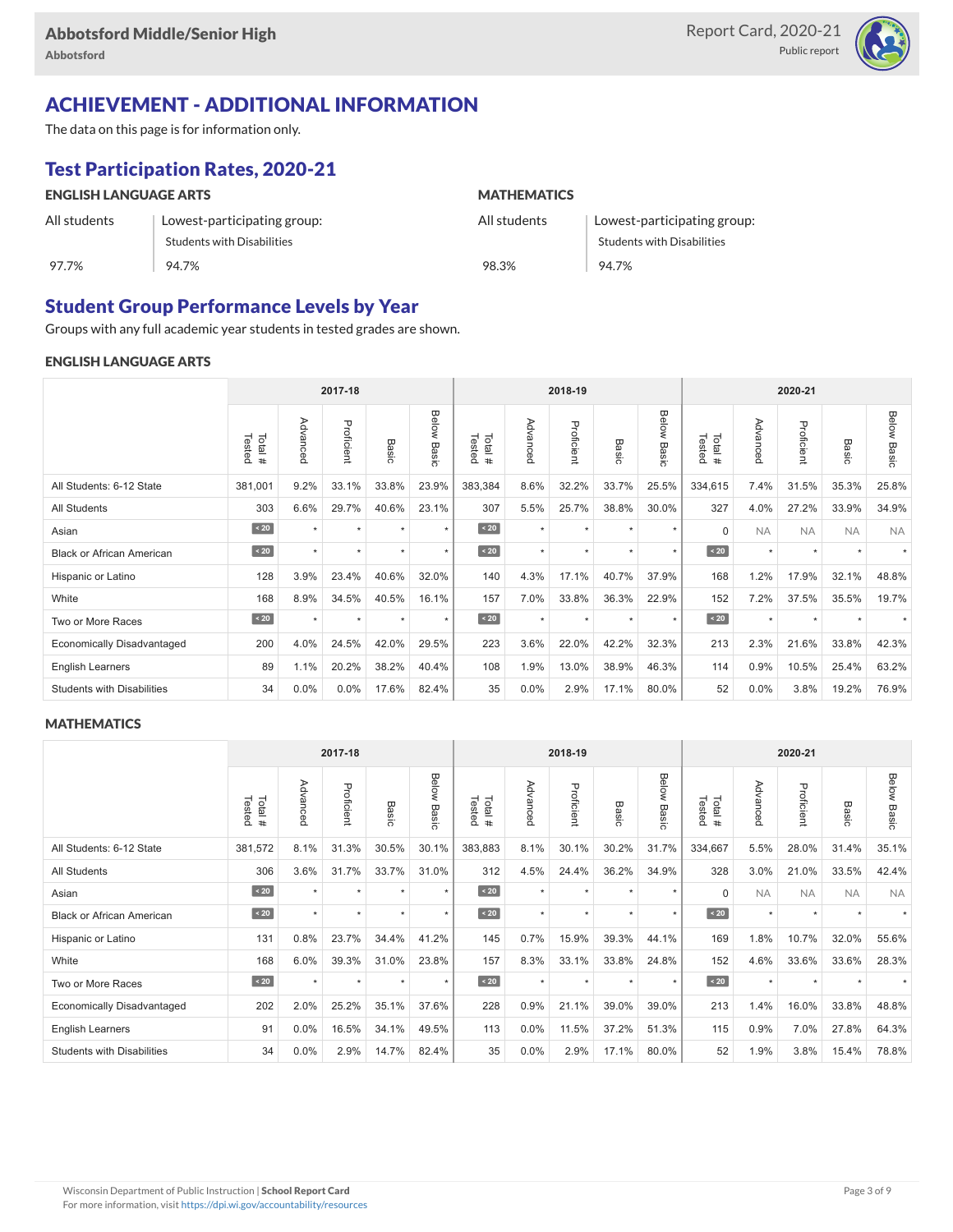

### **GROWTH**

This priority area measures year-to-year student progress on statewide tests. It uses a value-added model that seeks to control for circumstances beyond the influence of educators. A high value-added score means that on average students in the school are progressing more quickly than other, similar students. Growth is scored from 0 to 100 to match the other priority areas and is a conversion from the roughly 0 to 6 value-added score.



### Student Group Value-Added (for information only)

Value-added scores cover an approximately 0-6 range. Higher scores mean greater positive impact. A score of 3.0 is average. Group size is shown in parentheses. Groups with fewer than 20 students are not displayed. Shaded boxes indicate higher-than-average scores.

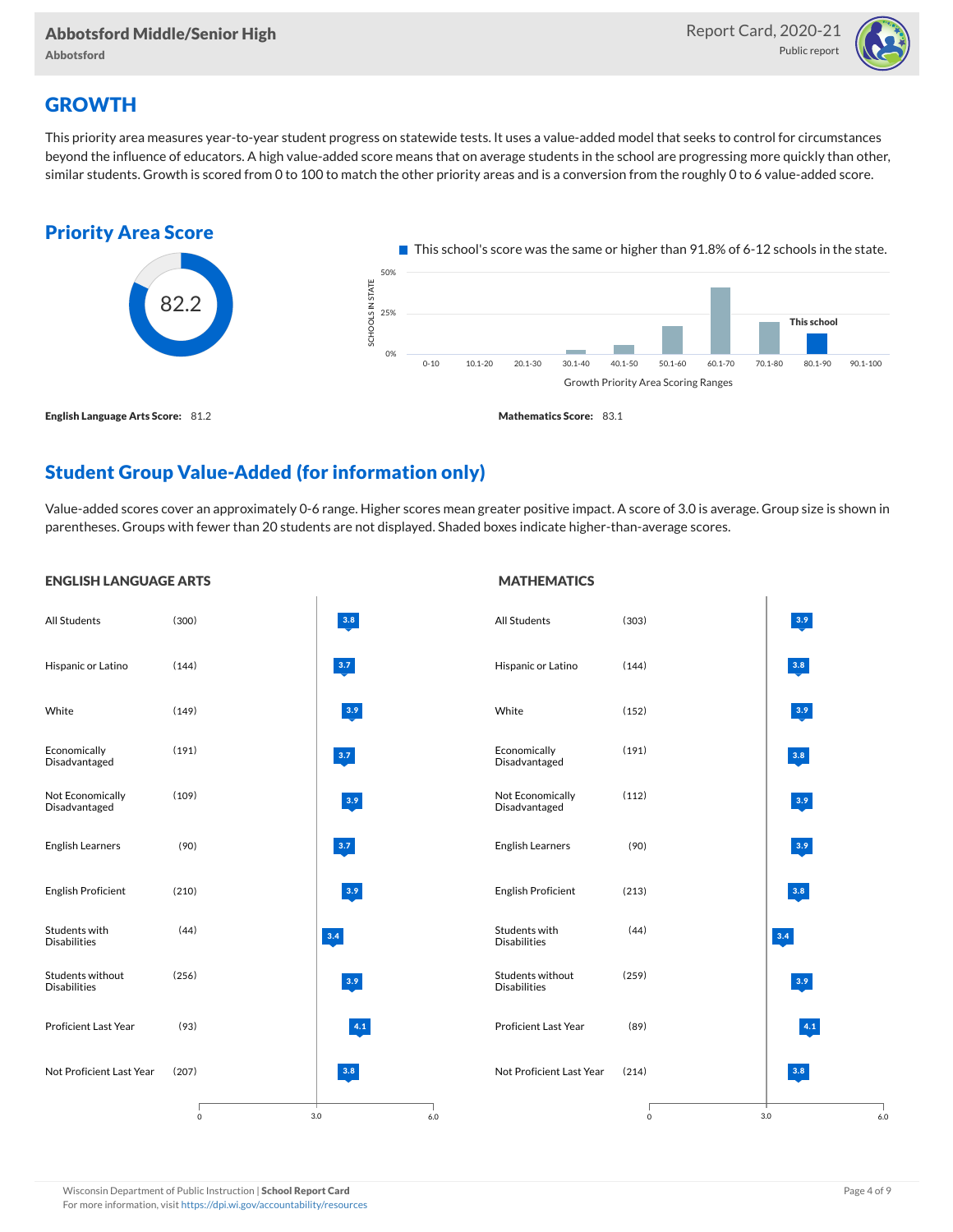

## TARGET GROUP OUTCOMES

This priority area examines outcomes for students with the lowest test scores — the Target Group. It is designed to promote equity by helping schools focus on learners who need the most support while also improving outcomes for all students. The priority area score combines component scores for achievement, growth, chronic absenteeism, and attendance or graduation rate. Data are not displayed when target groups have fewer than 20 students.

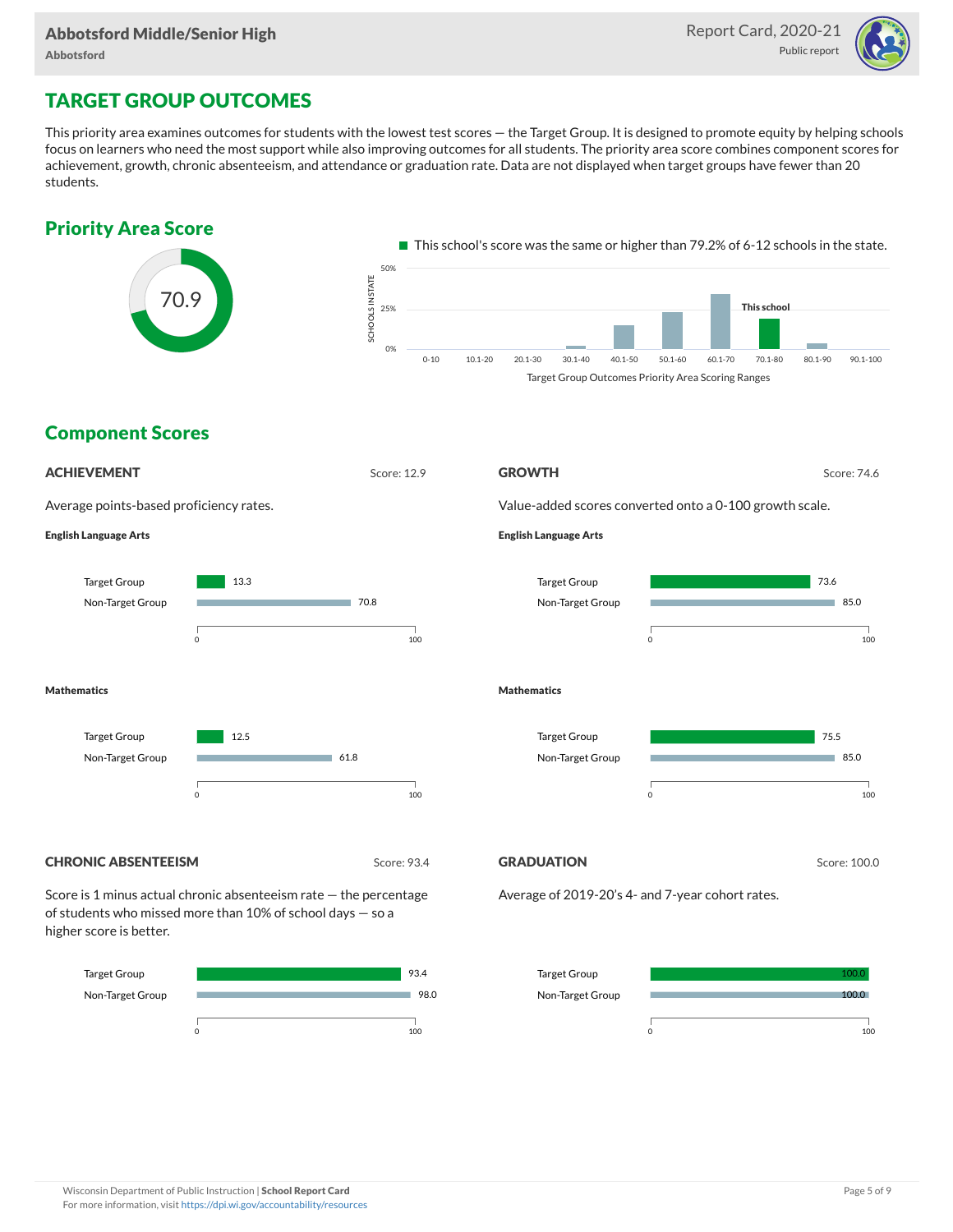

## ON-TRACK TO GRADUATION

This priority area indicates how successfully students are progressing toward completing their K-12 education. The score combines component scores for measures of student engagement and achievement.



#### Component Scores

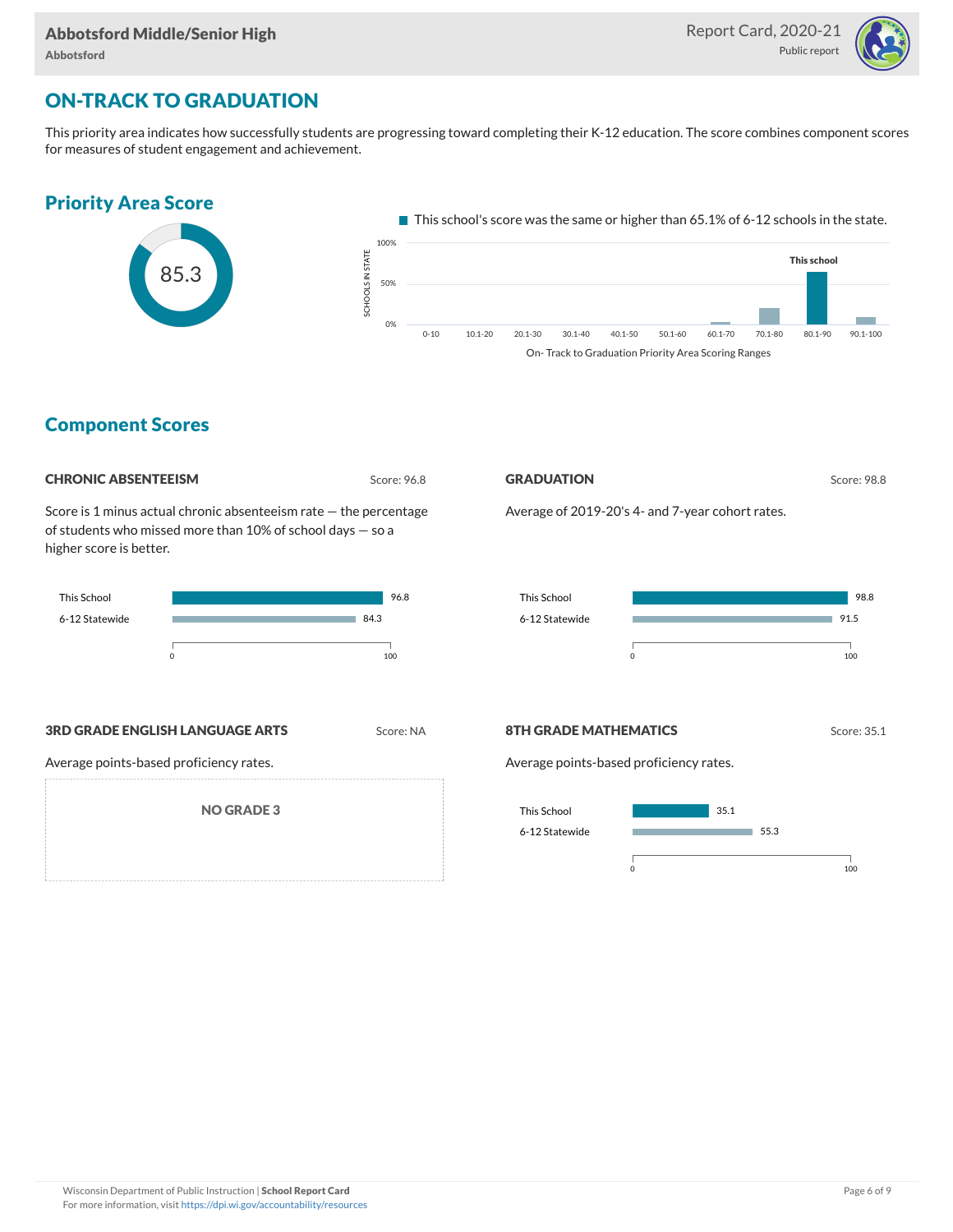

# ON-TRACK TO GRADUATION - ADDITIONAL INFORMATION

This page provides additional detail about chronic absenteeism and graduation and is for information only.

#### Student Group Chronic Absenteeism Rates, Single-Year

|                                   | 2017-18   |         |                 | 2018-19  | 2019-20         |       |  |
|-----------------------------------|-----------|---------|-----------------|----------|-----------------|-------|--|
|                                   | Students  | Rate    | <b>Students</b> | Rate     | <b>Students</b> | Rate  |  |
| All Students: 6-12 State          | 458,462   | 15.8%   | 459,977         | 15.9%    | 461,055         | 15.4% |  |
| All Students                      | 366       | 3.6%    | 387             | 3.9%     | 375             | 2.4%  |  |
| Asian                             | $\sim 20$ | $\star$ | $\sim 20$       | $^\star$ | $\leq 20$       |       |  |
| <b>Black or African American</b>  | $\sim 20$ | $\star$ | $\sim 20$       | $\star$  | $\angle 20$     |       |  |
| Hispanic or Latino                | 153       | 3.3%    | 182             | 2.7%     | 183             | 2.7%  |  |
| White                             | 202       | 4.0%    | 194             | 4.1%     | 185             | 1.6%  |  |
| Two or More Races                 | $\sim 20$ | $\star$ | $\sim 20$       | $\star$  | $\angle 20$     |       |  |
| <b>Economically Disadvantaged</b> | 240       | 2.9%    | 269             | 4.5%     | 204             | 1.5%  |  |
| <b>English Learners</b>           | 107       | 4.7%    | 128             | 3.1%     | 137             | 2.9%  |  |
| <b>Students with Disabilities</b> | 41        | 7.3%    | 42              | 7.1%     | 52              | 3.8%  |  |

#### Student Group Graduation Rates

This table shows for each of two cohorts the percentage of students starting high school together who graduated by 2019-20. The four-year rate pertains to students who started high school four years earlier, and the seven-year rate pertains to students who started seven years earlier.

|                                   |                    | Four-year cohort graduation rate |        | Seven-year cohort graduation rate |           |           |  |  |
|-----------------------------------|--------------------|----------------------------------|--------|-----------------------------------|-----------|-----------|--|--|
|                                   | Students in cohort | Graduates                        | Rate   | Students in cohort                | Graduates | Rate      |  |  |
| All Students: 6-12 State          | 66,987             | 60,500                           | 90.3%  | 65,509                            | 60,787    | 92.8%     |  |  |
| All Students                      | 42                 | 41                               | 97.6%  | 42                                | 42        | 100.0%    |  |  |
| Asian                             | $\angle 20$        | $\star$                          |        | $\angle 20$                       | $\star$   |           |  |  |
| Hispanic or Latino                | $\angle 20$        | $\star$                          | ٠      | $\angle 20$                       | $\star$   |           |  |  |
| White                             | 25                 | 24                               | 96.0%  | 28                                | 28        | 100.0%    |  |  |
| Two or More Races                 | $\angle 20$        | ٠                                |        | $\Omega$                          | <b>NA</b> | <b>NA</b> |  |  |
| <b>Economically Disadvantaged</b> | 21                 | 21                               | 100.0% | $\angle 20$                       | $\star$   |           |  |  |
| <b>English Learners</b>           | $\angle 20$        | ٠                                |        | $\leq 20$                         | $\ddot{}$ |           |  |  |
| <b>Students with Disabilities</b> | $\leq 20$          | $\star$                          | ÷      | $\angle 20$                       | $\star$   |           |  |  |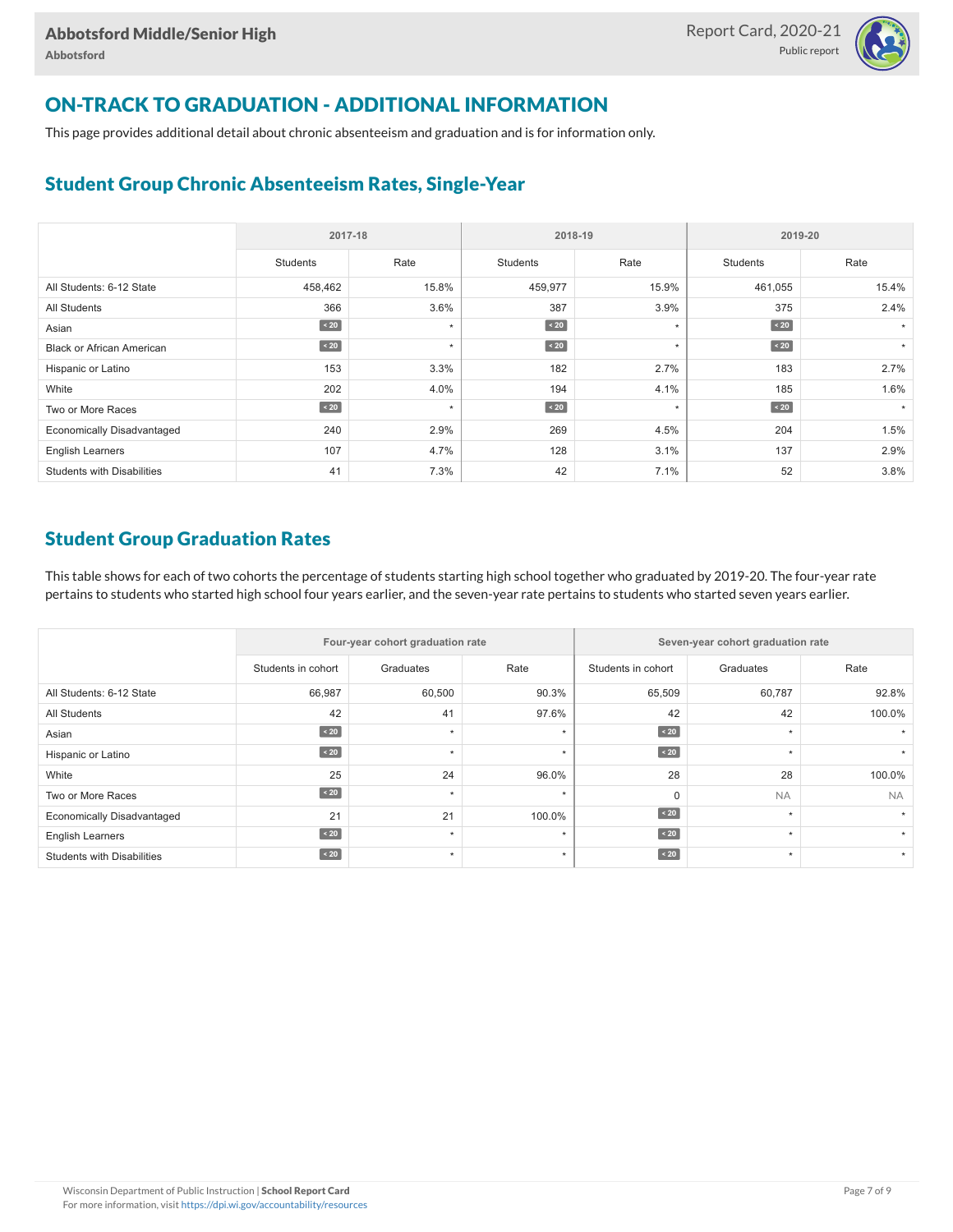

# POSTSECONDARY PREPARATION, 2019-20

Section 115.385 (d)1.-5., Wis. Stat., requires report cards to include data on pupil participation in various postsecondary preparation opportunities. All data are for grades 9-12. This is for information only and does not affect scores. Course and program data are reported by schools and districts to DPI, and this is the first time these data are included on report cards. Please use caution when interpreting these data. Asterisks replace all-student participation data if the school enrolled fewer than 20 students.

#### Participation by Type of Postsecondary Preparation

| <b>ADVANCED COURSES</b>                           |                            | <b>DUAL ENROLLMENT</b>                                                         |       | <b>INDUSTRY-RECOGNIZED</b><br><b>CREDENTIALS</b> |                                 | <b>WORK-BASED LEARNING</b>   |                              |  |
|---------------------------------------------------|----------------------------|--------------------------------------------------------------------------------|-------|--------------------------------------------------|---------------------------------|------------------------------|------------------------------|--|
| School                                            | State                      | School                                                                         | State | School                                           | State                           | School                       | State                        |  |
| 0.0%                                              | 19.2%                      | 48.8%                                                                          | 17.8% | 0.0%                                             | 1.4%                            | 3.9%                         | 2.4%                         |  |
| No students successfully<br>completed an Advanced | Placement or International | 100 students successfully<br>completed at least one dual<br>enrollment course. |       | recognized credential.                           | No students earned an industry- | 8 students participated in a | work-based learning program. |  |
| Baccalaureate course.                             |                            |                                                                                |       |                                                  |                                 |                              |                              |  |

#### Student Group Participation

This table compares the percentages of students in the school participating in different types of postsecondary preparation opportunities with the percentages for the state. All groups present in the school are shown. Total student enrollments are given for reference.

|                                   | <b>Total # Enrolled</b> |         | <b>Advanced Courses</b> |              | <b>Dual Enrollment</b> |       | Industry-Recognized<br><b>Credentials</b> |       | <b>Work-Based Learning</b> |       |
|-----------------------------------|-------------------------|---------|-------------------------|--------------|------------------------|-------|-------------------------------------------|-------|----------------------------|-------|
|                                   | School                  | State   | School                  | <b>State</b> | School                 | State | School                                    | State | School                     | State |
| Asian                             | $\angle 20$             | 10,028  | $\star$                 | 27.3%        | $\star$                | 17.9% |                                           | 1.1%  | $\star$                    | 1.4%  |
| <b>Black or African American</b>  | $\sim 20$               | 24,232  | $\star$                 | 11.5%        | $\star$                | 9.9%  | $\star$                                   | 0.3%  | $\star$                    | 0.8%  |
| Hispanic or Latino                | 96                      | 31,812  | $0.0\%$                 | 14.7%        | 38.5%                  | 14.1% | 0.0%                                      | 0.9%  | 4.2%                       | 1.4%  |
| White                             | 102                     | 188,332 | $0.0\%$                 | 20.8%        | 57.8%                  | 19.7% | 0.0%                                      | 1.6%  | 3.9%                       | 2.8%  |
| Two or More Races                 | $\sim 20$               | 9,226   | $\star$                 | 16.1%        | $\star$                | 13.3% |                                           | 1.1%  | $\star$                    | 1.4%  |
| Economically Disadvantaged        | 102                     | 97,617  | $0.0\%$                 | 11.0%        | 41.2%                  | 13.7% | 0.0%                                      | 0.8%  | 2.0%                       | 1.7%  |
| <b>English Learners</b>           | 54                      | 13,412  | $0.0\%$                 | 8.7%         | 27.8%                  | 14.1% | 0.0%                                      | 0.5%  | 3.7%                       | 1.3%  |
| <b>Students with Disabilities</b> | 20                      | 34,473  | $0.0\%$                 | 2.9%         | 55.0%                  | 10.2% | 0.0%                                      | 0.5%  | $0.0\%$                    | 1.4%  |